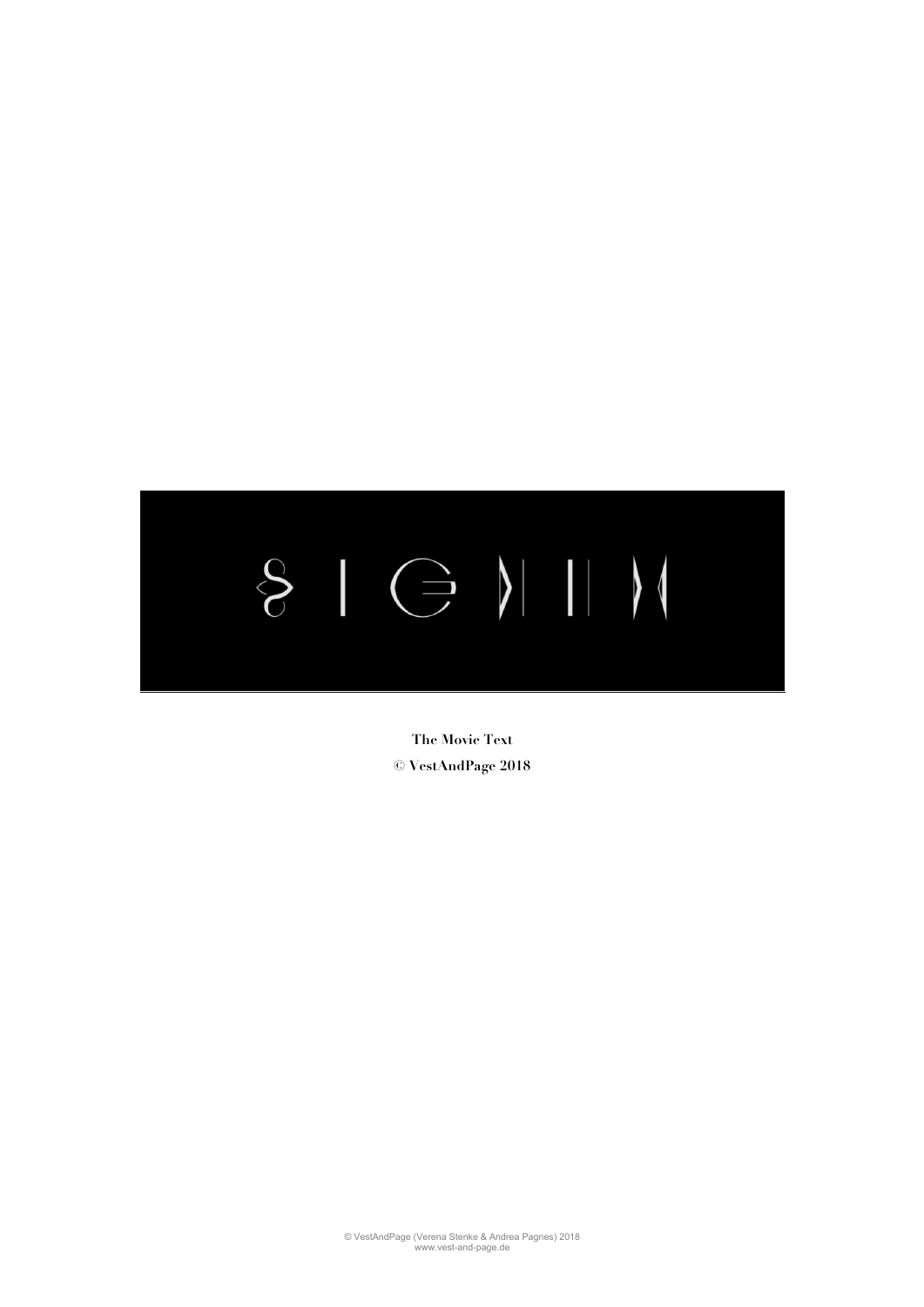## **INTRO**

#### *Male voice*

For quite some time I have been dissecting concepts Like the equation of "development, welfare and well-being." Digging into the absurdity behind expressions such as "to search for identity" And finding meanings – if any – to answer to the perdurable crisis of reason. I also kept speculating on family and community concerning law and regulatory orders. I was fascinated to predict apocalyptic scenarios instead of committing myself to pursuing my poetic utopias.

#### *Female voice*

Are we still able to read nature's signs and history's, Awakening our senses to an out-of-doors we've a long time not noticed? Take a point – stretch it into a line – curl it into a circle – fractal it. Then collect the outcome into an alphabet.

# **sgn**  $(x) = 1$  **if**  $x < 0$

# **THE BIG STONE**

### *Male voice*

What has happened all around here? Is it a culmination of many choices? A peace deal signed by the natural elements, during a final battle?

These shores seem to blur the edges of time to outline the major plot points. From the obvious to the startling, they take over every morphologic singularity. Subverting conventional functions, they tell of the unforeseen Moments of pure love, a silent tear, involuntary. At last.

# (Is it still the wind?)

## **WIRITING THE SHORE**

### *Female voice*

Theses ancient shores, so infinitesimal to the sky, have no short answer or explanation to provide — The wind in the eyes, water drops, grains of sand.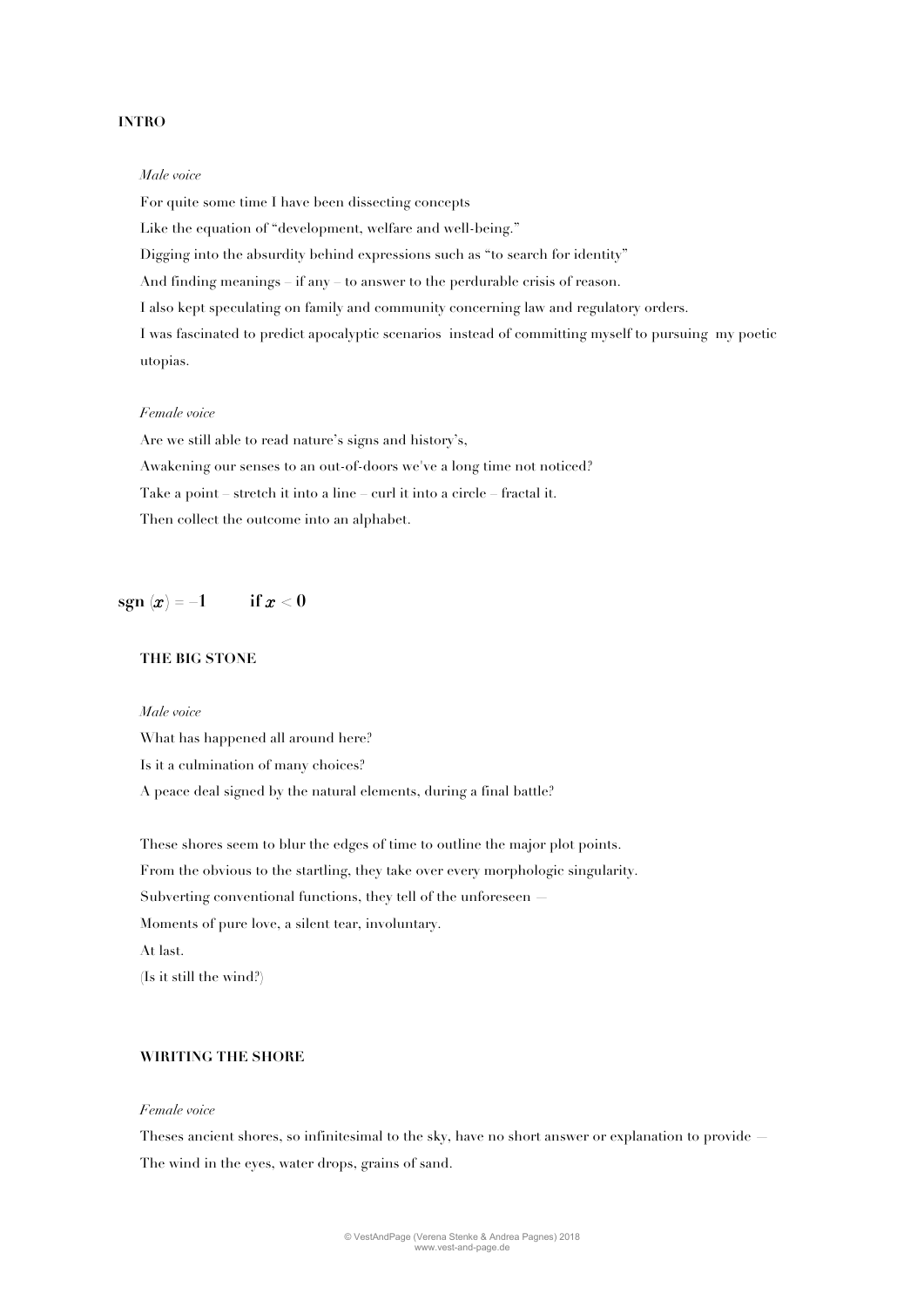While wandering, wandering on.

We are preys of a beautiful sadness stinging inside, some sort of enchanted melancholy. How little our beings dwell among the primal things.

Among the friable rocks and petrified corals, we seek the clarity of conviction and the willingness to inhabit our inner contradictions.

We navigate agile among our visions that permeate our wandering, wandering on—

There is nothing wrong with hardships and obstacles, but everything wrong with not trying.

### **THE STONE KISS**

### *Male voice*

There is a key for a sense of grace in what I see. Be it or not in exile, apparently quiet, to proceed to the mainframe of lightness.

I guess that to escape from all this, abandoning the self to the entire, One should have already discovered how to download the soul to the physical world, The fragile and the liminal.

# **sgn**  $(x) = 0$  **if**  $x = 0$

# **THE SHORE**

*Male voice*

I connect the objective reality to the ineffable. I tread paths that have no end, deceiving me into new assumptions, Driving me to their beginning. Afresh.

### **THE TOWER**

### *Male voice*

Planted clues along the ephemeral, delusional thoughts and hindrances of mind That give in to what they really are, leaving no space for rhetorical stuff behind.

An interesting aside: the flawless paradigm.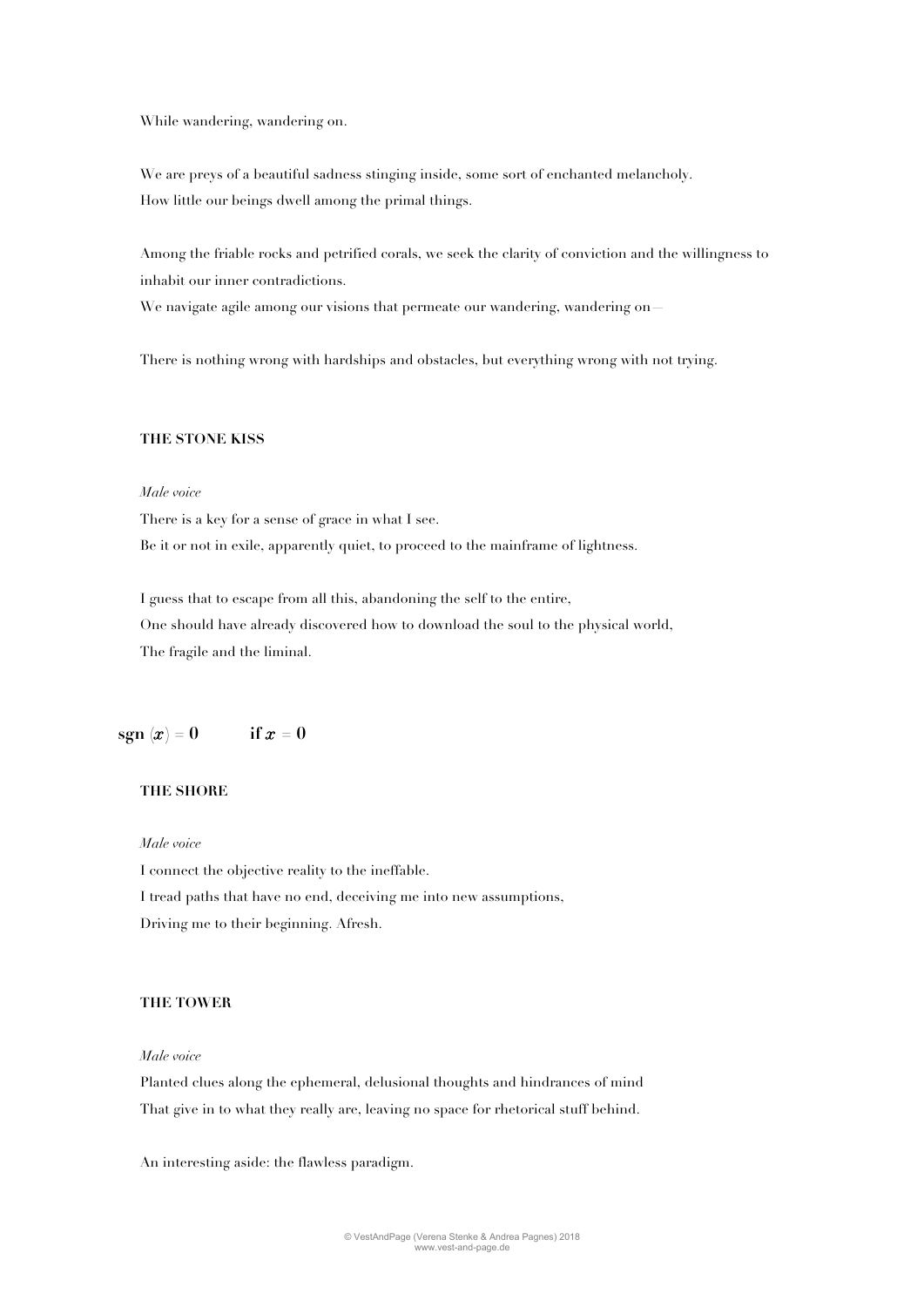Sequences of elusive scenes, insects of time, well-prepared. A move that gives consequence to the movement that follows. A straight pose.

### **CAVE OF THE BLOOD PAPERS**

### *Male voice*

This surreal-quotidian is so invisibly minimal that it is almost terrible to behold.

Hands balancing thin crystal glasses, a stack of white sheets wetted in blood,

A rusty pen with no ink, or other possible ways round.

Presumably paradoxes of unsolved choices and choicelessness.

# **CAVE OF HOME**

# *Male voice*

I try not to cease to riddles and oddities.

I live the moment intuitively to comprehend within intimacy.

Absorbed, sharing the same dream of a faithful companion, as if I were led by an unknown entity.

### **CAVE OF NARCISSUS**

### *Male voice*

It is this silence that lets me know that whatsoever concept I may put up with, Will end to confuse and corrupt the many others.

# **sgn**  $(x) = 1$  **if**  $x > 0$

## **THE BURNING BOOK**

### *Male voice*

To understand by empathy, espousing beliefs, perpetuating experience. Adding details, refining ideas, proving a theory, contribute to improving one's evolution.

But to resolve the opposition *Free will vs. fate*, where both sides are correct, And allow my hope to endure in its state of impermanence,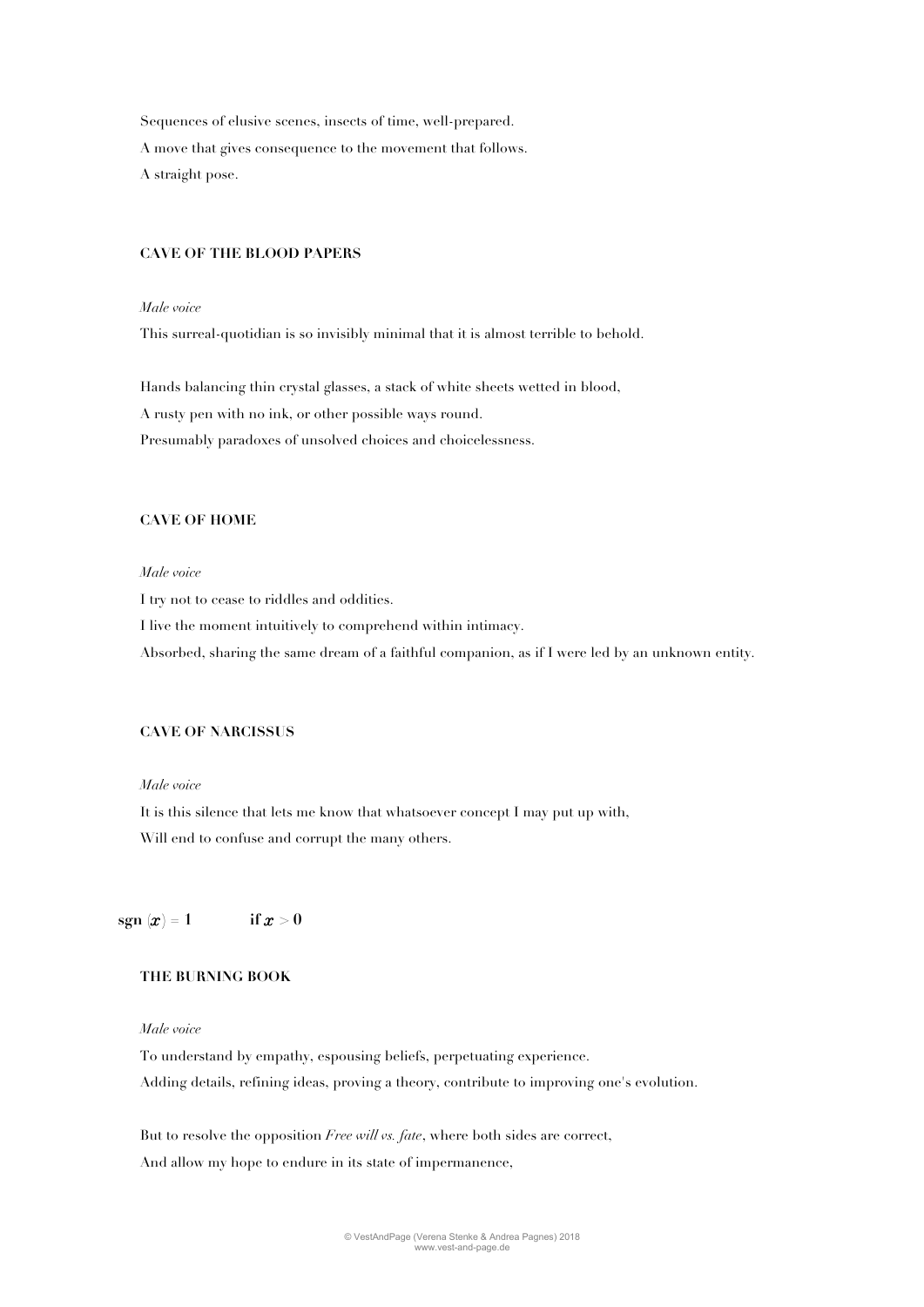I presume it is possible only through an act of surrender that favours the perspectile nature of truth.

I think to the absolute to surpass the Cartesian dilemma. The dualism of mind and body probably exist in two separate worlds, which in turn operate on different rules.

So then, I rely on the emergence of reawakening my de-limited spirit.

# **WHITE LIQUID**

#### *Female voice*

In the end, the problem is not which idea to choose, which vision to follow.

The body as an incubator of contents? Expressions spring from the heart and the flesh, often in mysterious and unknown ways.

Archaeologists, we dig and explore violated landscapes. We struggle to find unimaged signs before, not artefacts. As empty emptiness is substance of form.

In the relationship between human beings and nature, we use language to define truth. Nature will always be much more profound than our ability to understand it.

After all, what is a word?

Every concept is born from the equation of non-equal things. No leaf ever equals another.

## **CANCELLING THE CIRCLE**

#### *Male voice*

Am I organising my truth while I'm here, standing by you?

As if guarded by a fallen angel or a holy ghost, that which I will carry with me out of here. So that for some time, I won't question. No more.

 $\text{sgn}(x) = \infty$  **if**  $x \neq 0, 1 \text{ or } 1$